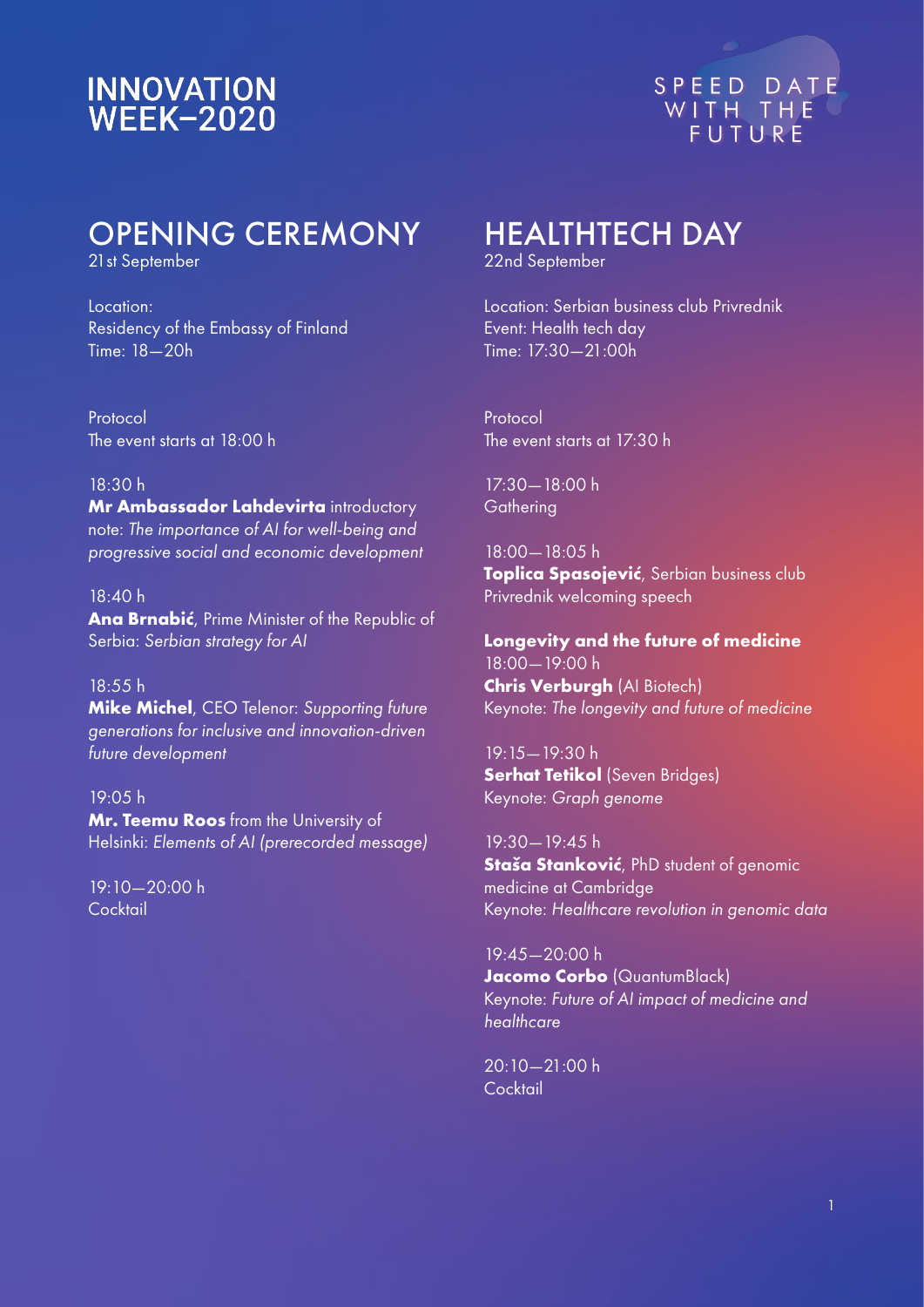# **INNOVATION WEEK-2020**



# HACK#TEEN

23rd September

Location: Legat Čolaković Address: Rodoljuba Čolakovića 2, Belgrade

Hackteen is a part of "More girls in STEM" project, organized in partnership with the Ministry of Telecommunications and Telenor.

11:00—17:00 h Hackteen workshop

17:00—18:00 h Presentation of projects to Jury

#### **Participants:**

- 10 teams of 5 girls
- 10 mentors
- **Jury:**

- **Vesna Bengin**, BioSense and She's Mercedes

- **Jovana Milutinovic**, Nordeus

- **Dane Atanasovski**, Innovation Fund

- **AFA representative**

- **Ministry of Trade, Tourism and** 

**Telecommunications** 

- **Milica Begenišić**, Telenor

# CONFERENCE DAY

24th September

Location: Hotel Metropol (garden) Time: 10:30—18:00h

#### **Driving the speed of inclusive innovations**

10:45—10:50 h Welcoming speech - AFA representative

## Opening **Tanja Matić**,

State secretary, Ministry of trade, tourism and telecommunications.

#### **Hackteen Awards Ceremony**

11:05—11:25 h **Tanja Matić**, Ministry of trade, tourism and telecommunications, **Đorđe Popović**, chief corporate affairs officer Telenor, **Vesna Bengin**, Hack#teen jury president.

**Introductory note** 11:30—11:40 h **Mr. Laso Ballesteros**, Cabinet Expert at Commissioner Gabriel Cabinet for Innovation, research, education, culture and Youth

## **Round table - Developing innovative and inclusive regional ecosystem**

11:40—12:15 h Regional compact talk

**Moderator: Dubravka Negre**, Head of EIB Regional Representation of Wester Balkan Participants:

**- Mr. Laso Ballesteros**, Cabinet Expert at Commissioner Gabriel Cabinet for Innovation, research, education, culture and Youth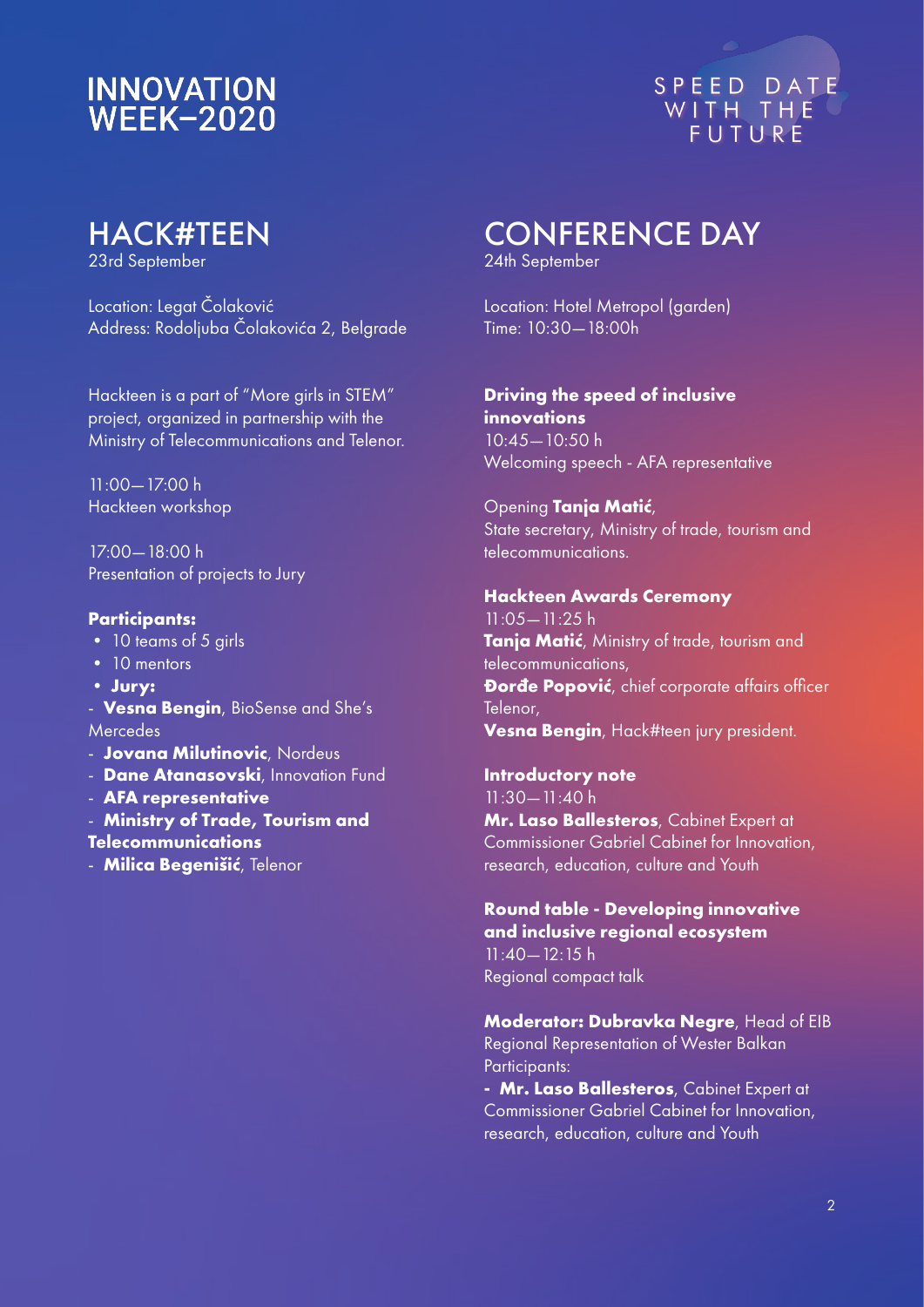## **INNOVATION WEEK-2020**



**- Majlinda Bregu**, Secretary-General, Regional Cooperation Council **- Nina Angelovska**, Minister of Finance of the Republic of North Macedonia **- Sara Del Fabbro**, CEO & CSO IKEA Souh East Europe

**- Nebojša Bjelotomić**, CEO SAGA

**- Dragoljub Damnjanović**, Digital Grid Sales VP Global Digital Energy Division, Schneider Electric

## **Using data to combat grand global challenges**

12:20 - 12:35 h **Kira Radinsky**, Chairperson and CTO of Diagnostic Robotics *\*Disruptive perspective of a scientist and tech star from one of the most innovative countries\**

Refreshment 12:35—12:50 h - Break

#### **Smart systems**

12:50—13:00 h **PhD Tara Shirvani**, EBRD, Disruptive Technologies, Smart Systems & Electric Vehicles; Forbes 30 under 30 and Aviva Women of the Future

## **"A Motivated Community Can Lead a Way Toward Tech Innovation"**

13:00—13:10 h **Tanja Tatomirović**, Communicologist, Microsoft Communications Director for the cluster of 24 countries in Europe and Eurasia

## **Applying emerging technologies for regional development**

13:20—14:10 h Satellite meeting/ Innovation Advisory Board

**Moderator: PhD Ivan Ostojić**, McKinsey Partner Zurich

#### **Participants:**

**- Stefan Lazarević**, GM NCR Serbia and EMEA External Affairs Director

**- PhD Ivanka Višnjić**, Associate Professor and Director of ESADE's Institute for Innovation and Knowledge Management

**- PhD Vesna Bengin**, Co-Founder and CEO BioSense institute

#### **"Entrepreneurial Mindset"**

14:15—14:30 h **Aleksandar Čabrilo**, CEO HTec company

## **How science is changing the world**

14:30—15:00 h Serbian diaspora scientist hub **Moderator: PhD Ivan Pavlović,** neuroscience lead, Roche **Participants: - PhD Sanda Ljubičić**, Research Scientist in Metabolism, University of Geneva **- PhD Jelena Božilović**, Scientist in Medical

Chemistry, German Cancer Research Center

Lunch break 15:00—15:45 h

## **Talents as millstone for disruptive innovations**

15:45—16:15 h Side chat **Nikola Spasojević,** Software engineer and product development in JobCloud (largest Switzerland's job portal) **Adrienne Edgar**, Director of People

Development & Culture, Nutanix

#### **Transformative power of financial innovations**  16:15—16:45 h Side chat

3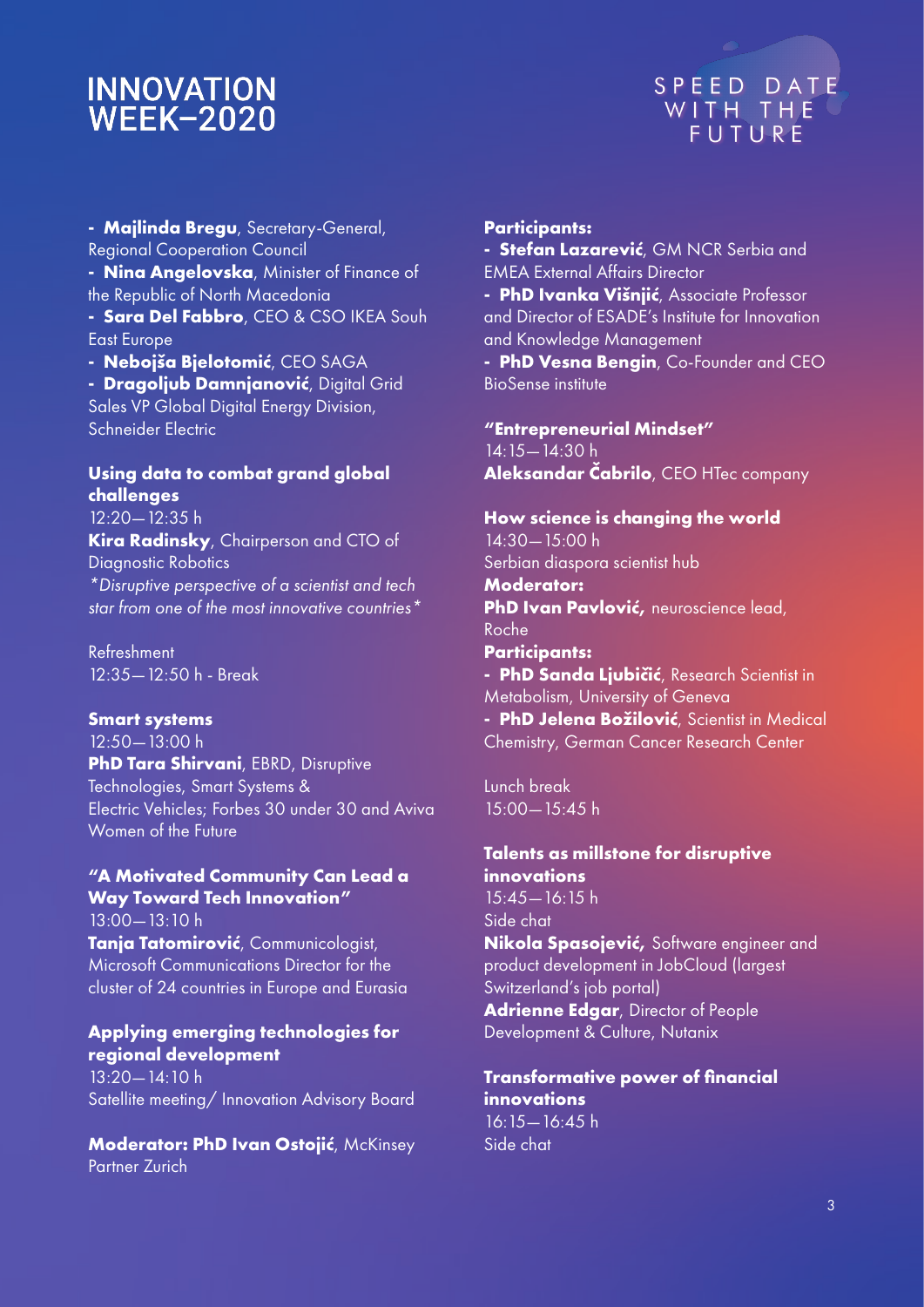# **INNOVATION<br>WEEK-2020**



**Marijana Vasilescu, Executive Board** President, Sber Bank (TBC) **Zoran Vasiljev**, CEO Centili

#### **Selling companies to Facebook and Google, what's next? - What will drive the tech world in the future?**

16:45—17:00 h Keynote **Nikola Otašević**, Head of Engineering for Facebook Jobs

#### **AI in business & economics predictability and/or explainability?**  17:00—17:10 h

**Milan Nedeljković**, Founder and Lead Modelling at EM Analytic Solution; Dean and Associate professor at FEFA Faculty

#### **The future of opportunities in commerce**   $17:10 - 17:25$  h **Moderator: Hajdi Cenan**, Vice President, Croatian AI Association **Larisa Makarova**, Senior Director and Visa's Chief Risk Officer in CISSEE

#### **Future Narratives**  17:20—18:00 h

**Moderator: Dr. Milica Pekić,** art historian and curator **Participants: Dorijan Kolundžija**, Creative director Galerija 12 **Darija Medić**, Media Archaeology Lab at the University of Colorado at Boulder **Mirko Stojković**, Founder of Interactive Arts Laboratory at the Faculty of Dramatic Arts **Igor Simić**, CEO and Creative Director at Demagog Studio

# INNOVATION WEEK AWARD CEREMONY

25th September

Location: Residency of the Embassy of Sweden Time: 18—21 h

**Gathering** 18h—18:30 h

#### **Introductory note on the importance of innovation**  18:30—18:40 h

**Mr Jan Lundin**, Sweden ambassador in Serbia

18:40—18:50 h **Luka Babic**  Founder at Orgnositc

## $18:50 - 19:00$  h

**Emina Cehajić**  Vice President Business Development NSoft

#### 19:00—19:10 h **Hajdi Cenan**  Co-founder and CEO of airt Vice President Croatian AI Association

19:10 - 19:20h **Igor Bogićević** CTO and Co-Founder Orgnostic

19:20—19:30 h **Nikola Živković**  Author of the book "Deep Learning for Programmers"